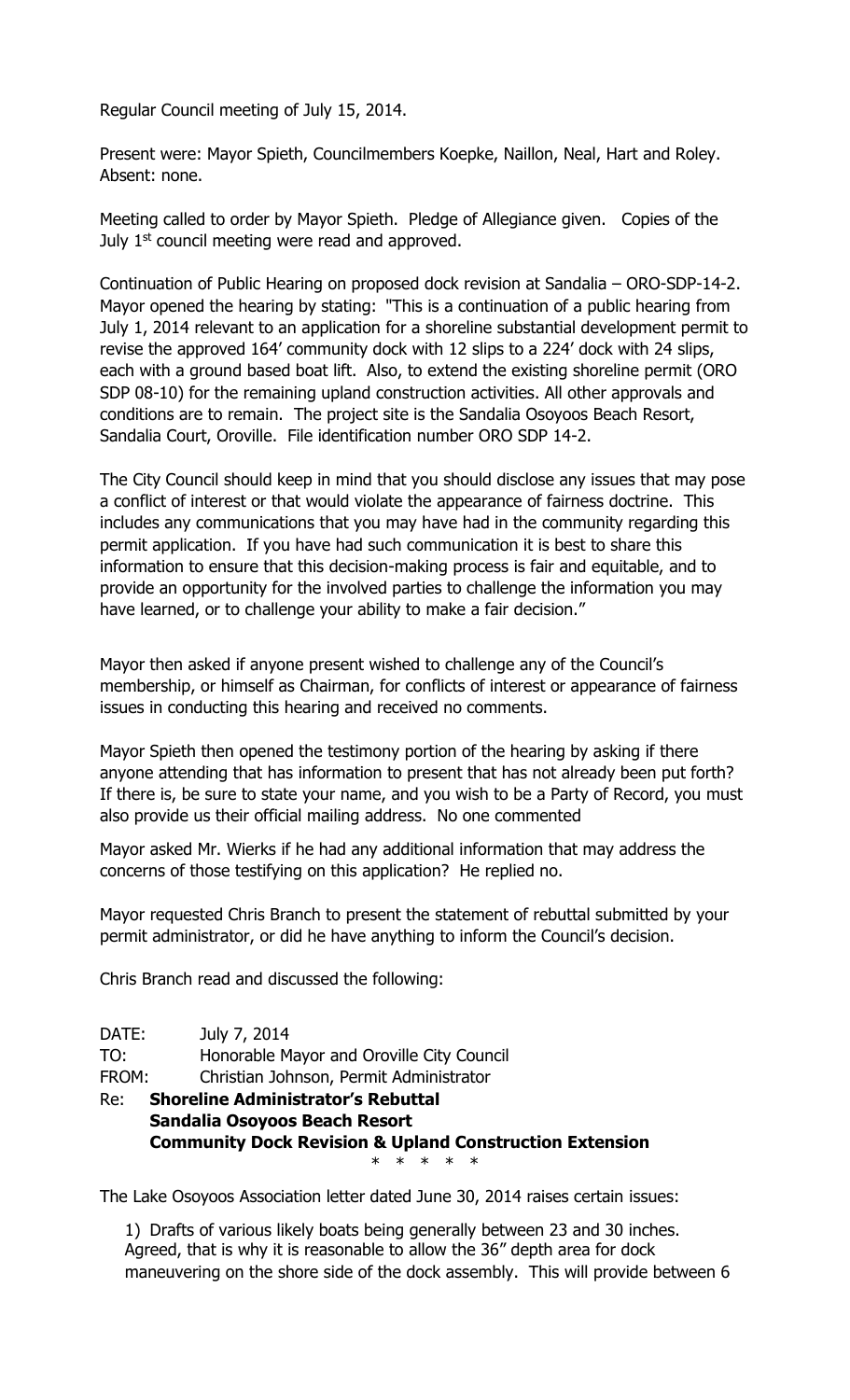to 13 inches of clearance between the lowest assemblies (such as: props, keels, skegs and rudders) of various boats and the lake bottom thereby reducing the chances of damage to the boats and disturbing the lake bottom.

## 2) "A measurement taken"

The topography maps shown in the application drawings was prepared by a qualified professional as a result of a grid survey performed by a reputable land survey company. As shown in the application the lake bed is not an even slope and has several variations.

3) "As the Okanogan Master Shoreline rules state in 14.15.180, "The length of any dock shall be the minimum necessary to assure navigability and protect public use of the water body."

Staff is under the impression that the Association may be confused as to the text of draft versions of proposed amendments to the Okanogan County's Shoreline Master Program (OCSMP).

For the record the current OCSMP provides as follows: "Okanogan County Master Program for Shoreline Management Adopted July 7, 1987 Amended May 20, 1996 (Resolution 56-96)

13.00 – Suburban Environment Regulations. The Suburban Environment is an area where there are few biophysical limitations to development. These are areas planned for expansion of nearby residential developments. In addition, these are areas where it is not desirable to locate extensive commercial or industrial development.

## 13.16 Piers and Docks:

A. Piers and docks are permitted in the Suburban Environment subject to the provisions of Section 11.16 A. and B.

11.16 Piers and Docks:

A. Piers and docks are permitted in association with permitted residential development provided:

- 1. They shall be designed so as not to restrict the flow of water.
- 2. Provisions shall be made to protect the navigation rights and safety of the public.

B. Boat launching sites are permitted at developed public access points provided such developments shall not substantially alter the natural characteristics of the area."

The Shoreline Management Act (RCW 90.58) does include a substantial thread of regulations that directly guide a general policy that developments are to be the least intrusive/consumptive of the shoreline but still provide for a reasonable use/activity.

Minimum necessary vs. reasonable use sets two completely different regulatory thresholds to satisfy. As stated in the Staff Report and above are the applicable regulations; draft text is just that, draft text. The decision on a permit application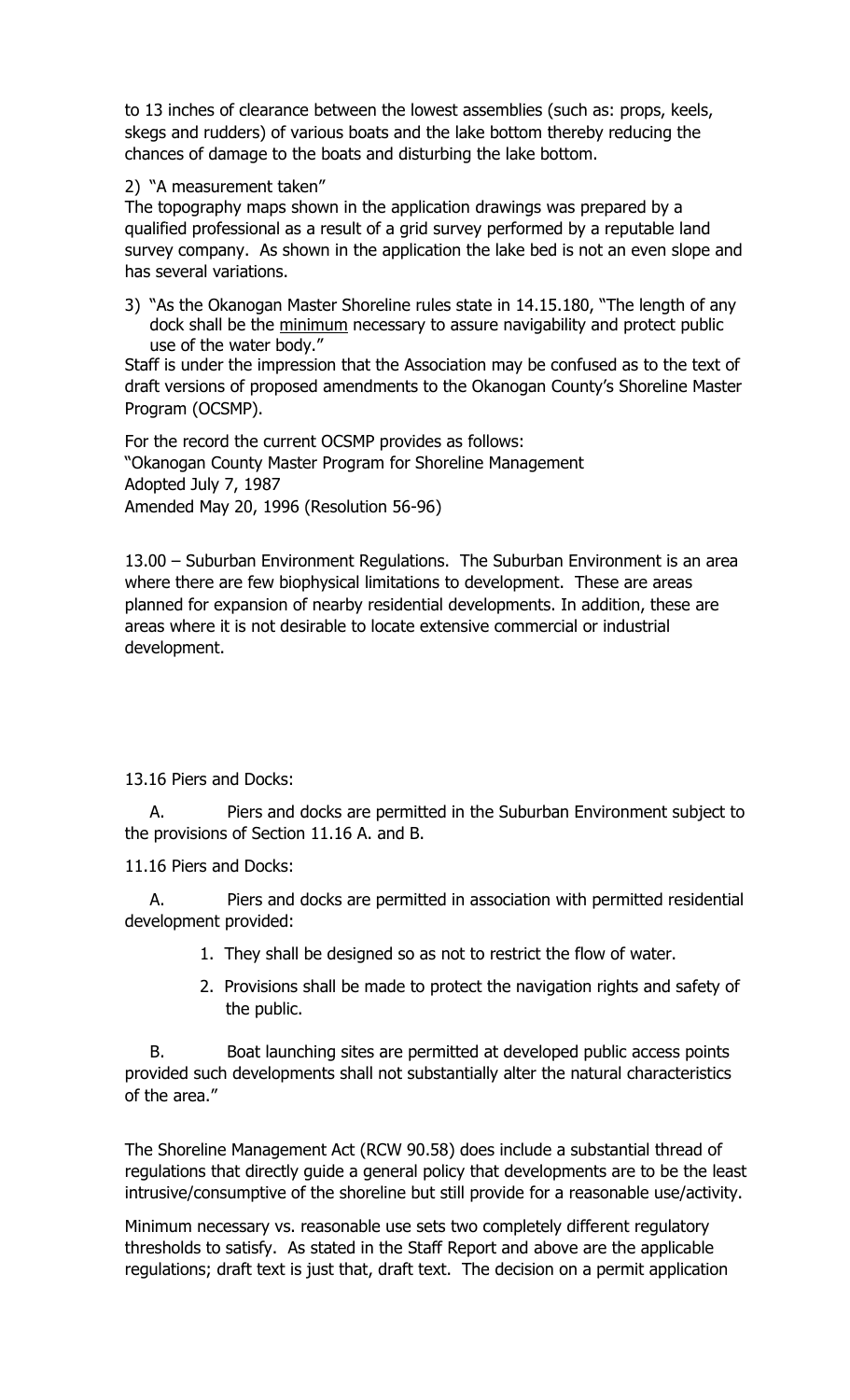must be made on the laws currently in place. The analysis of the application concludes that the proposal demonstrates compliance with the regulations.

The Department of Ecology's letter dated June 30, 2014 raised certain issues:

1) The proposal exceeds the threshold for a revision to an existing shoreline permit and will require a new permit.

Agreed, the applicants are seeking a new permit.

- 2) Status of wetland and shoreline mitigation required by the previous permits.
- a. The public walking trail construction, dedication and maintenance. Done.
- b. Wetland buffer planting and fencing. Done with excellent survival rate.
- c. Shoreline planting for upland construction. Done with excellent survival rate.
- d. Shoreline planting for initial dock installation. Done with marginal survival rate.

Please see addition recommended condition of approval.

REVISED RECOMMENDATION

Based on the analysis, finding of facts and conclusion, Staff recommends approval of the application.

Although the application provides that all existing conditions of approval are to be retained, Staff recommends that the conditions of approval be specified in this approval:

Revised Specified Conditions of Approval:

1. All conditions of approval of ORO PD08-1/SDP08-10 (previously ORO PD 06-1) unless specifically revised are retained and incorporated herein.

PURPOSE: To provide clarity as to the scope of the approval and the revision to the authorization.

BASIS: As stated in the purpose.

2. The permit holder shall file evidence of the DNR lease approval with the permit administrator prior to commencement of the dock installation.

PURPOSE: To confirm that the lease has been obtained that is consistent with the planned development application and approval and be informed of any conditions applied to thereof.

BASIS: A primary function of local government.

3. If hydraulic boat lifts are to be installed, the permit holder shall file evidence that the specific boat lift meets or exceeds the industry standard for hydraulic assemblies for general use in water applications prior commencement of the boat lift installation. Said hydraulic assembly shall be maintained in a manner as to protect the water quality of the State.

PURPOSE: To protect the form and function of the shoreline.

BASIS: The fragile aquatic environment and the inherent wearing of mechanical and hydraulic assemblies.

4. If the location of storage of the dock elements and boat lifts during non-use is to be on the site, the specific location shall be designated and not conflict with the already designated spaces, such as building pad and related fire separation yards, roadway,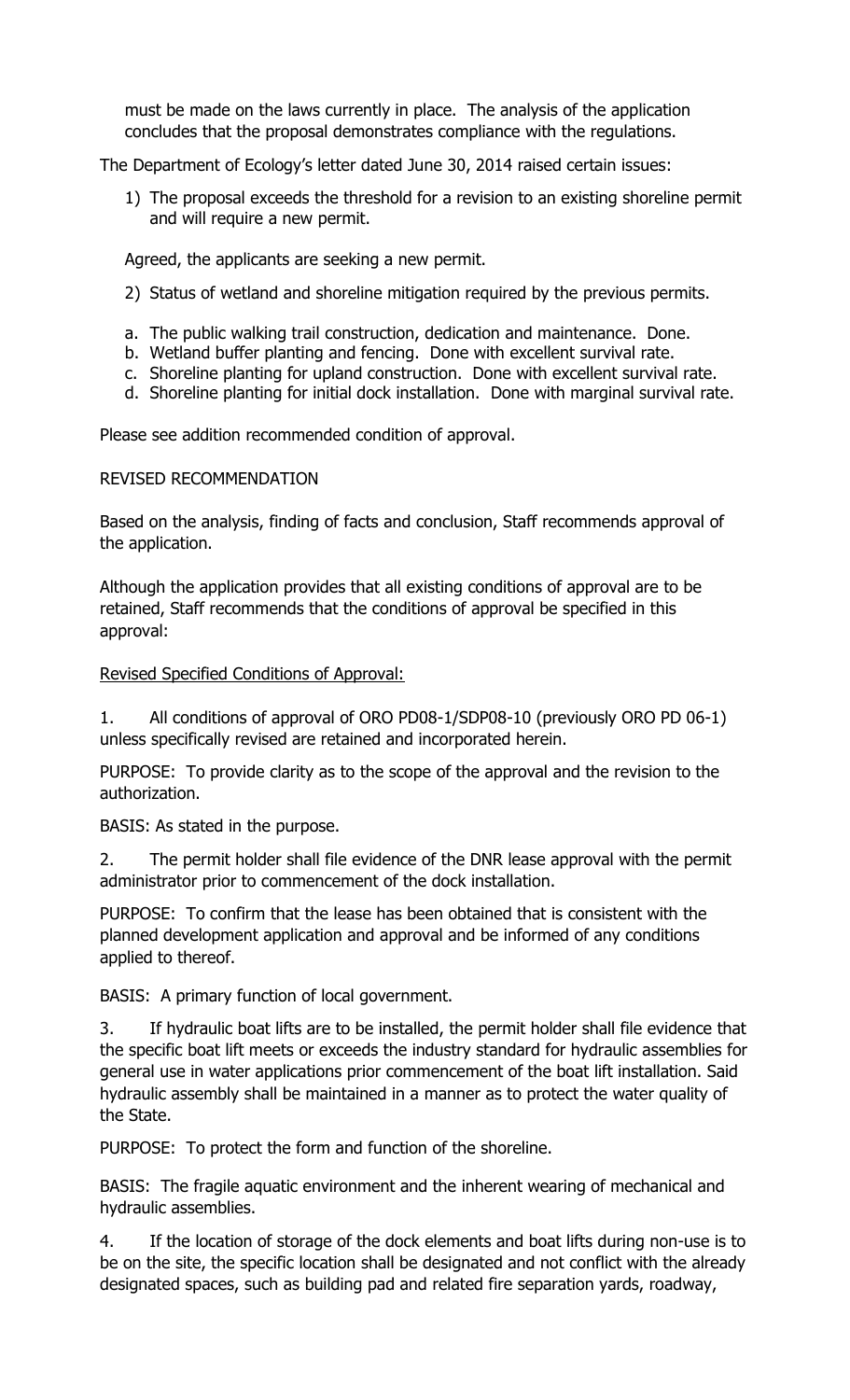parking, amenity, suburban riparian buffer and/or a wetlands and its' related buffers. If included, said designated site shall be within the review and approval of a related planned development approval and a shoreline substantial development permit.

PURPOSE: To ensure that the stored location does not inadvertently conflict with the purposes of other designated spaces/areas.

BASIS: The material bulk of the dock, lift and pier elements.

5. The permit holder shall install and maintain, at the permit holder's expense, safety markings visible at night, such as reflectors or lights that are posted at least on each corner of the dock such that they adequately define the presence of the structure. These markings are in addition to any safety lights and/or reflective signals prescribed by the boating safety authority of Lake Osoyoos, through regulations or otherwise, on the permitted facility.

PURPOSE: To promote the safety of users of the lake and reduce likely conflicts.

BASIS: The stated concerns regarding the matter and the routine manner in which other permitting authorities address said concerns. WAC 173-26-241(3)(c)(vii)

6. The permitted dock and pier shall be maintained in an attractive and functional condition. Any installed lighting will be minimized to satisfy the needs of safety yet not over-light and wash adjoining areas.

PURPOSE: To protect the aesthetic quality of the shoreline.

BASIS: WAC 173-26-241(3)(c)(iii)

7. This approval shall not be construed as to authorize or permit the following activities: "live-aboard", "covered moorage", "moorage rental" and "boat launch".

PURPOSE: To protect the form and function of the shoreline.

BASIS: Although these activities individually may seem insignificant; due to their cumulative effect and nature, they are designated by the State as likely to cause harm and require further review.

8. The shoreline vegetation planting for the original dock permit shall be replanted to the full initial amount.

PURPOSE: To compensate for the lake bed coverage of the portions of the dock which will remain.

BASIS: The revision to the original dock is permitted as an entirely new dock and the comments from the Department of Ecology's Shorelands/Environmental Assistance Section.

Naillon asked about "No Diving" signs being installed and maintained on the dock so to warn everyone that it is not safe to dive off the dock and that it should be made as one of the conditions.

Naillon also discussed measurements he took at the site; that he noticed that at the end of each existing boat lift there was prop washing; and how surprised he was that when you are out in the lake the additional 60' requested for the dock extension, it really doesn't seem that far out.

Mayor closed the new testimony portion of the hearing and asked council if they had any questions of the applicant, staff or others that provided testimony. Naillon asked about what was the main perceived issue for denial of the application and several commented on what they thought was the issue.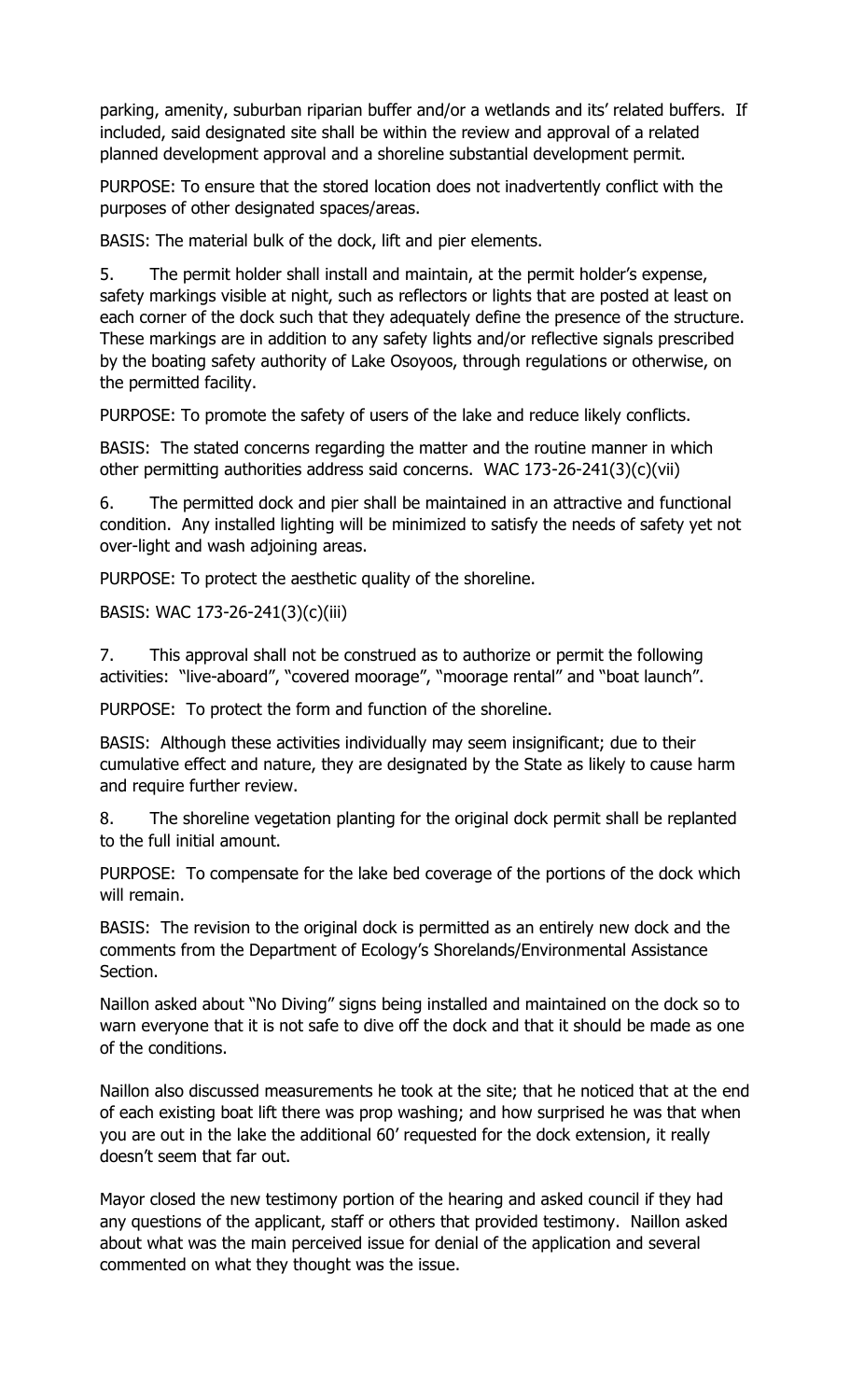Roley stated that after taking the time to consider all the facts and testimony heard, and the fact that our summer visitor's help our community just as our year round residences do, she made a motion to adopt the Findings of Facts and to approve ORO SDP 14-2 applications with all revised specified conditions of approval. Motion was seconded by Koepke. Motion carried, 4 four, Neal abstained.

Sandy Lorentzen and Vicki Hinze updated Council on the upcoming Tumbleweed Festival that kicks off July 30<sup>th</sup> at the Pastime Bar and Grill. Movie nights include July  $31$ <sup>st</sup> at the Oroville High School; August  $1<sup>st</sup>$  at Alpine Brewery and August  $2<sup>nd</sup>$  at Esther Bricques Winery. Sandy discussed the probable expansion of the event, as more and more people come to the area to participate. Our camping sites, motel and eateries will all benefit from the event.

Rosa Snider reported how well the concession stand at Osoyoos Lake Veterans Memorial park did during the last month; reported that some complaints are being made to her instead of the park office; and discussed electrical and cooling issues.

Supt. Noel reported that the NorthEnd Reservoir was completed, including punch list items that the city did; that figures are being compiled for the final pay estimate to the contractor, with deductions for liquidated damages, additional engineering fees because of the delays; and that Varela's supplement agreement should be tabled in the event that those figures also need to be revised.

Supt. Noel discussed the completion of the Trailhead Project. County had obtained a grant to complete and the city had earlier made a verbal commitment to participate. It's been determined it would be most cost effective to install state bid pre-fab vault units instead of extending water and sewer to the units. The county has asked that the city maintain the toilets and the picnic shelter. Branch stated that he was sure that after the construction is complete, the county would want to deed the property back to the city. Koepke inquired as to expense and liability coverage. Motion by Naillon and seconded by Roley the city continue to cooperate with the development of the Trailhead site and will commit to providing the maintenance. Motion carried, 4 For, Koepke against.

Clerk reported that the FAA grant offer for the Airport Runway Pavement Preservation Project should be received by next week. The project will be delayed until at least mid-August.

Branch reported delay in organization of the Council of Governances. The group is still hoping that the County will take the lead. Next meeting, which any and all councilmembers are invited to attend, will be July 28<sup>th</sup> at 2:00 in the Tonasket Senior Center.

Branch also gave an update on the possible formation of a mosquito district. Oroville will submit a map of areas to be included that is slightly expanded from the map the city used the time the city participated with Omak for spraying for mosquitos. There will be a public hearing on the issue July 23<sup>rd</sup> in the County Commissioners Meeting Room and there is an August  $5<sup>th</sup>$  deadline for the issue to be placed on the ballot.

Branch then explained that he and the Planning Commission are in the process of finalizing the update to Oroville's Shoreline Master Plan and will have an Open House August  $20<sup>th</sup>$  to share information with the public and the Mayor and Council.

Steve Johnston reported airport traffic is up this year and asked for consideration of increasing the credit card limit to \$400. Council okayed.